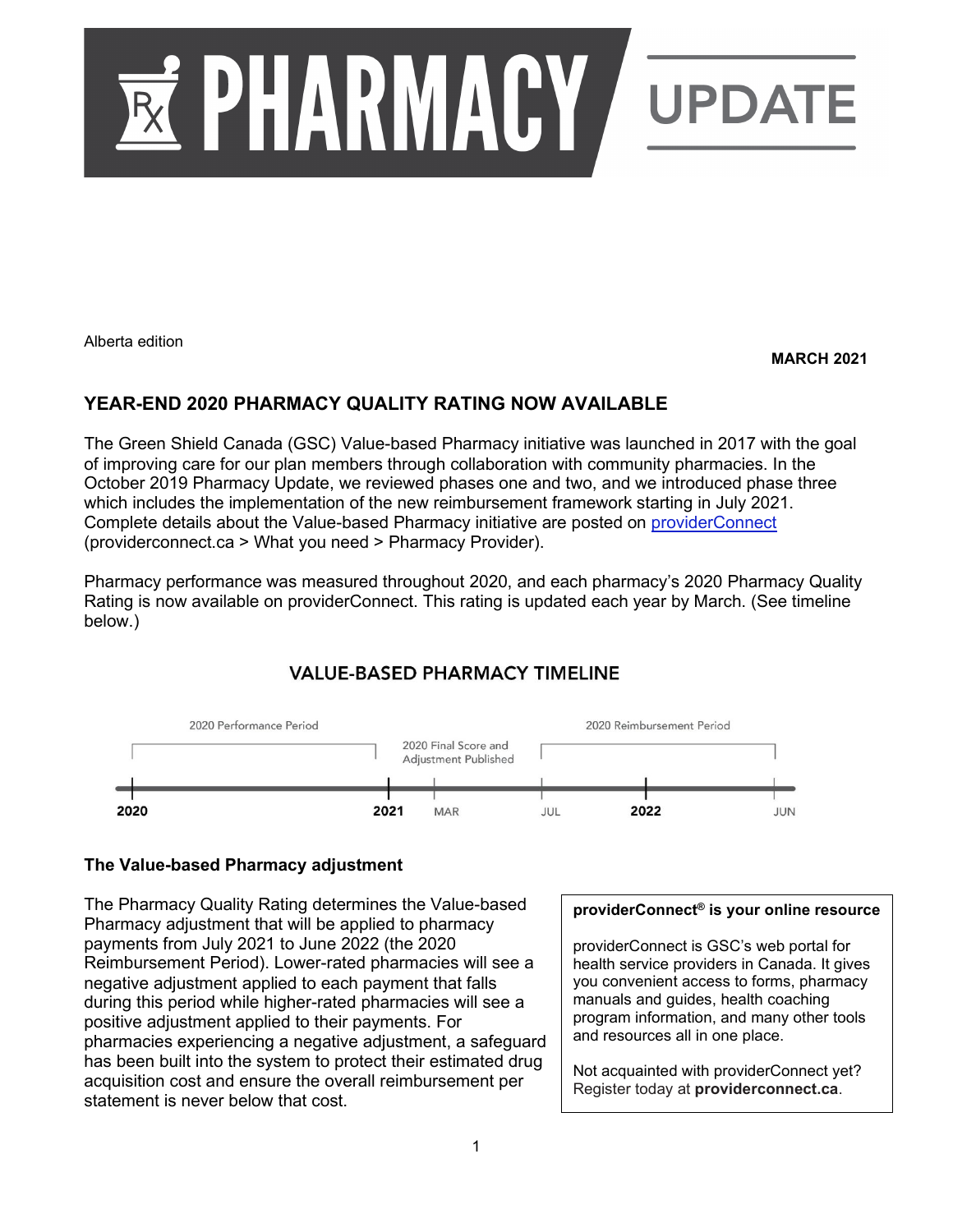Note that the new reimbursement framework will apply only to pharmacies that have earned a Pharmacy Quality Rating – about a quarter of all pharmacies in Canada – while pharmacies that don't qualify for an overall rating will not see any change in the calculation of their reimbursement.

During the 2020 Reimbursement period that kicks off on July 1, 2021 and goes through to June 30, 2022 pharmacies will have their payment adjusted based on their star rating as per the schedule below:

| <b>Star Rating</b> | <b>Adjustment</b> |  |
|--------------------|-------------------|--|
| 1.0                | $-3.50%$          |  |
| 1.5                | $-3.00%$          |  |
| 2.0                | $-1.50%$          |  |
| 2.5                | $-0.75%$          |  |
| 3.0                | 1.00%             |  |
| 3.5                | 3.00%             |  |
| 4.0                | 4.50%             |  |
| 4.5                | 5.75%             |  |
| 5.0                | 7.00%             |  |

As a reminder, the value-based reimbursement framework is not a cost containment measure but rather it is designed to minimize variation in pharmacy practice and improve the quality of care patients receive. The reimbursement schedule was developed with careful thought and consideration by the GSC team in conjunction with feedback from our key pharmacy stakeholders to ensure a balanced distribution between pharmacies that receive a positive adjustment and those that receive a negative adiustment.

To further incentivize pharmacies to provide the highest quality of care, GSC has put a greater emphasis on higher star ratings (and subsequently higher positive adjustments) than on lower star ratings. For example, a pharmacy with a five-star score would earn twice the reimbursement value (7 per cent) in comparison to a pharmacy with one-star score (-3.5 per cent).

GSC will continue to monitor the impact of this reimbursement framework on pharmacies to ensure it is meeting the desired goal of rewarding and incentivizing pharmacies to drive the delivery of high-quality patient care.

To read again how pharmacy stakeholder feedback was incorporated to inform the final program design and structure, refer to the Pharmacy Update issued in January 2021.

### **Performance goals for 2021**

Performance goals and star thresholds have also been reviewed and updated for 2021 (see below). Goals and star thresholds are informed by last year's final performance data for Canadian pharmacies. Achieving the goal means that a three-star rating is achieved for that measure. Achieving higher scores will result in a higher star rating at the measure level. To find detailed pharmacy performance information at the measure level, sign in to the EQuIPP™ platform.

| Measure name    | One-star   | Two-star           | Three-star            | Four-star              | Five-star   |
|-----------------|------------|--------------------|-----------------------|------------------------|-------------|
| RASA PDC        | $< 71.4\%$ | ≥71.4% -<br>≤78.6% | >78.6% -<br>≤82.6%    | -82.6% -<br>≤90.0%     | $>90.0\%$   |
| Cholesterol PDC | $<67.9\%$  | ≥67.9% -<br>≤73.1% | $>73.1\%$ -<br>≤80.0% | $>80.0\%$ -<br>≤87.49% | $> 87.49\%$ |